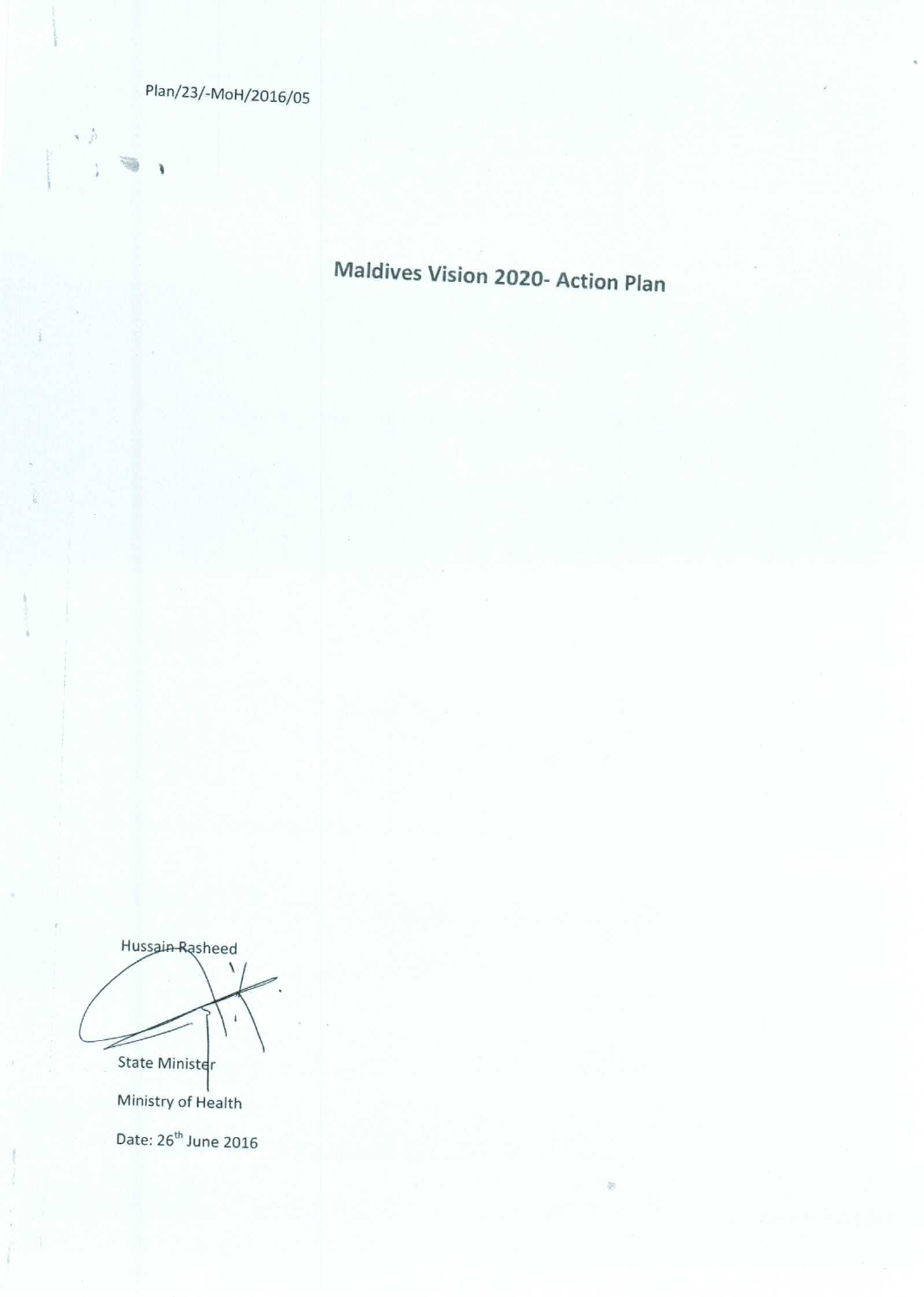# **MALDIVES VISION 2020 ACTION PLAN 2010‐2020**

 $\lambda$ 

The main objective of VISION 2020 is to eliminate the main causes of avoidable blindness by the year 2020 by facilitating the planning, development and implementation of sustainable national eye care programmes based on the three core strategies of disease control, human resource development and infrastructure and technology, incorporating the principles of primary health care.

#### **CENTER FOR COMMUNITY HEALTH AND DISEASE CONTROL MINISTRY OF HEALTH AND FAMILY**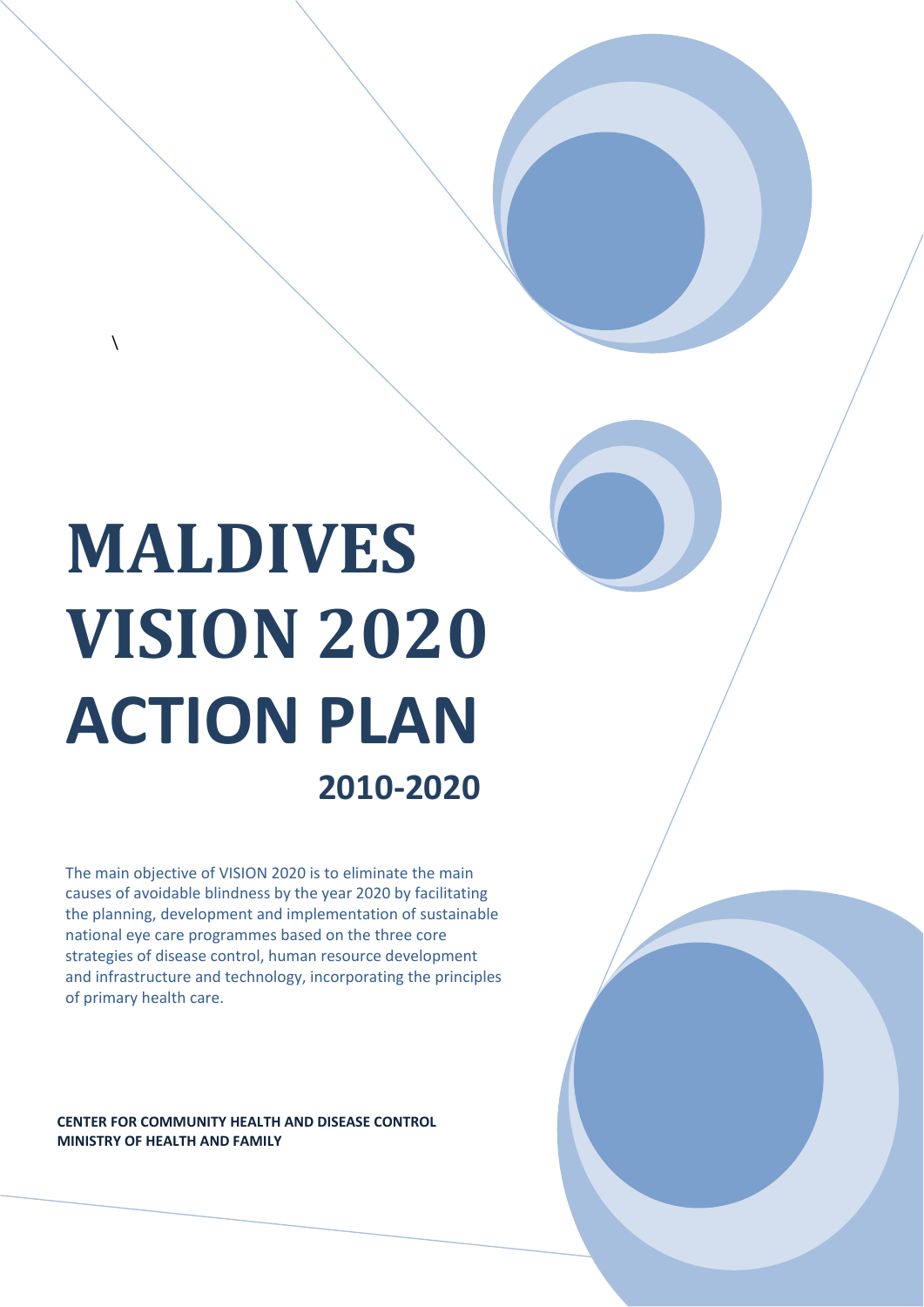Plan/23/-MoH/2016/05

一点

ï

W

 $\lambda$ 

Maldives Vision 2020- Action Plan

ŵ.

Hussain Rasheed  $\bar{4}$ State Minister

Ministry of Health Date: 26<sup>th</sup> June 2016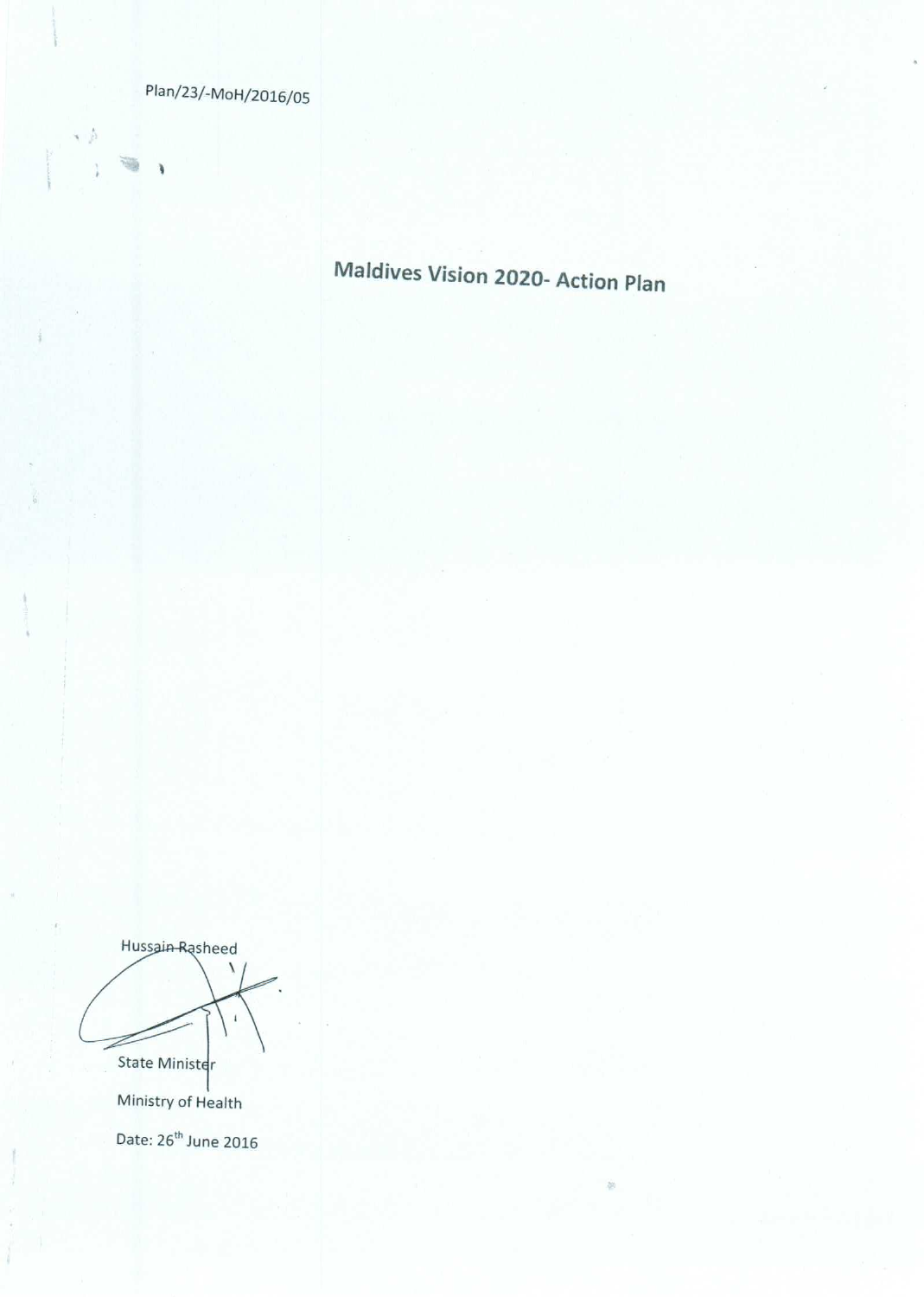## **1. INTRODUCTION**

According to WHO, one third of the 180 million visually disabled populations in the world and half of the world's blind live in the South East Asia region. As per WHO document on strategic plan for VISION 2020: THE RIGHT TO SIGHT (WHO ICP/OSD 002), in Maldives 0.80 percent of the population are blind and 64% of blindness is due to cataract followed by refractive errors and low vision childhood blindness.

Approximately ninety percent of the blindness is avoidable i.e. readily treatable and/or preventable. Cataract, refractive errors, childhood blindness are all preventable and timely interventions can restore vision to the majority of the affected persons. Recognizing the right to sight as a fundamental right of all people, WHO has launched VISION 2020, THE RIGHT TO SIGHT campaign. It is therefore imperative to take up the challenge and make a concerted effort and mobilize all resources to alleviate blindness through a national policy on VISION 2020.

The main objective of VISION 2020 is to eliminate the main causes of avoidable blindness by the year 2020 by facilitating the planning, development and implementation of sustainable national eye care programmes based on the three core strategies of disease control, human resource development and infrastructure and technology, incorporating the principles of primary health care.

## **1. SITUATION ANALYSIS**

## **2.1 Country General Profile**

The Maldives consists of approximately 1,190 coral islands grouped in a double chain of 26 atolls, along the north‐south direction, spread over roughly 90,000 square kilometers. The atolls of Maldives encompass a territory spread over roughly 90,000 square kilometers, making it one of the most disparate countries in the world. It features 1,190 islands, of which 164 are inhabited. Maldives has a population of approximately 300,000 which makes Maldives the smallest Asian country in both population and area.

Throughout the country there are 6 Regional Hospitals, 13 Atoll Hospitals, 87 Health Centers, 37 Health posts and 51 Family Health Sections. More over in Male' the capital of Maldives, where more than one third of the population reside, 2 tertiary level hospital exists one in government and one in private sector.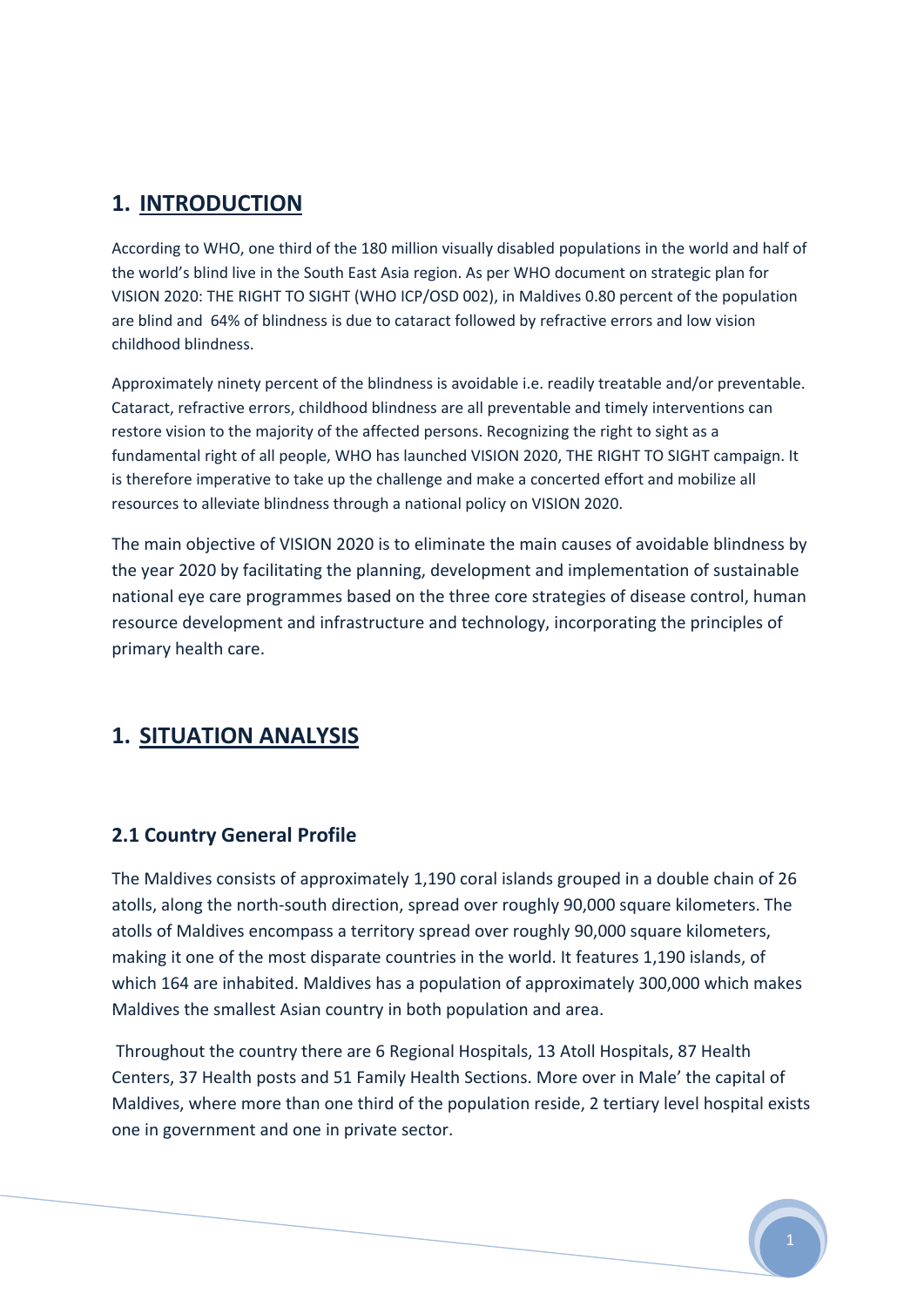Overall literacy rate in this country is 98.9 percent. Almost one third of the population is youth, i.e. 93,682 and 3‐4 percent of the population is over 65 years. In view of its location Maldives has maximum exposure to ultraviolet rays through sun sand and sea. Due to the rapid industrial and economic developments throughout the country, occupational and environmental injuries are also on the rise.

#### **2.2 epidemiological patterns of ocular disorders**

The common eye diseases in the country are cataract, refractive errors, Pterygium, glaucoma and others. According to the local experts, Ocular Toxoplasmosis is one of the major causes of permanent visual impairment for the most productive age group of 10‐45 years in the country. The Ministry of Health and Family in collaboration with WHO conducted an awareness workshop on Current Diagnosis and Treatment of Toxoplasmosis which recommended Ocular Toxoplasmosis to be included in the Action Plan of Vision 2020. To gain an insight on the status of toxoplasmosis, a screening was done at Gn. Fuvamulak in 2009 which showed that 3.03% of the screened persons had effects of toxoplasmosis.

Other emerging issues are glaucoma, injury, anterior segment infection, diabetic retinopathy and others. Since there is very little data or statistics available on eye diseases and conditions, some data which has so far not been analyzed does exist in the form of hospital records. According to WHO criteria of vision less than 3/60, approximately 46 percent blindness is due to cataract in this region.

Retrospective analysis of surgical cases from one of the tertiary care hospitals, IGMH indicate cataract being commonest (47.48 – 70.0 %) of all surgeries between 2003 – 2006. Pterygium is next in order during the same period (15.5 – 26.48 %) followed by lid surgeries and other surgeries. The out patient department records of the hospital indicate almost 20 – 25 % of cases having refractive errors. Information obtained from practicing Ophthalmologist in private sector (F M Didi Eye Clinic) indicate the same trend for surgeries i.e. cataract being the commonest 65 % followed by Pterygium and other surgeries. The out patient department records data again confirm the earlier observation that refractive error is the main disease (38 %) to tackle in this country.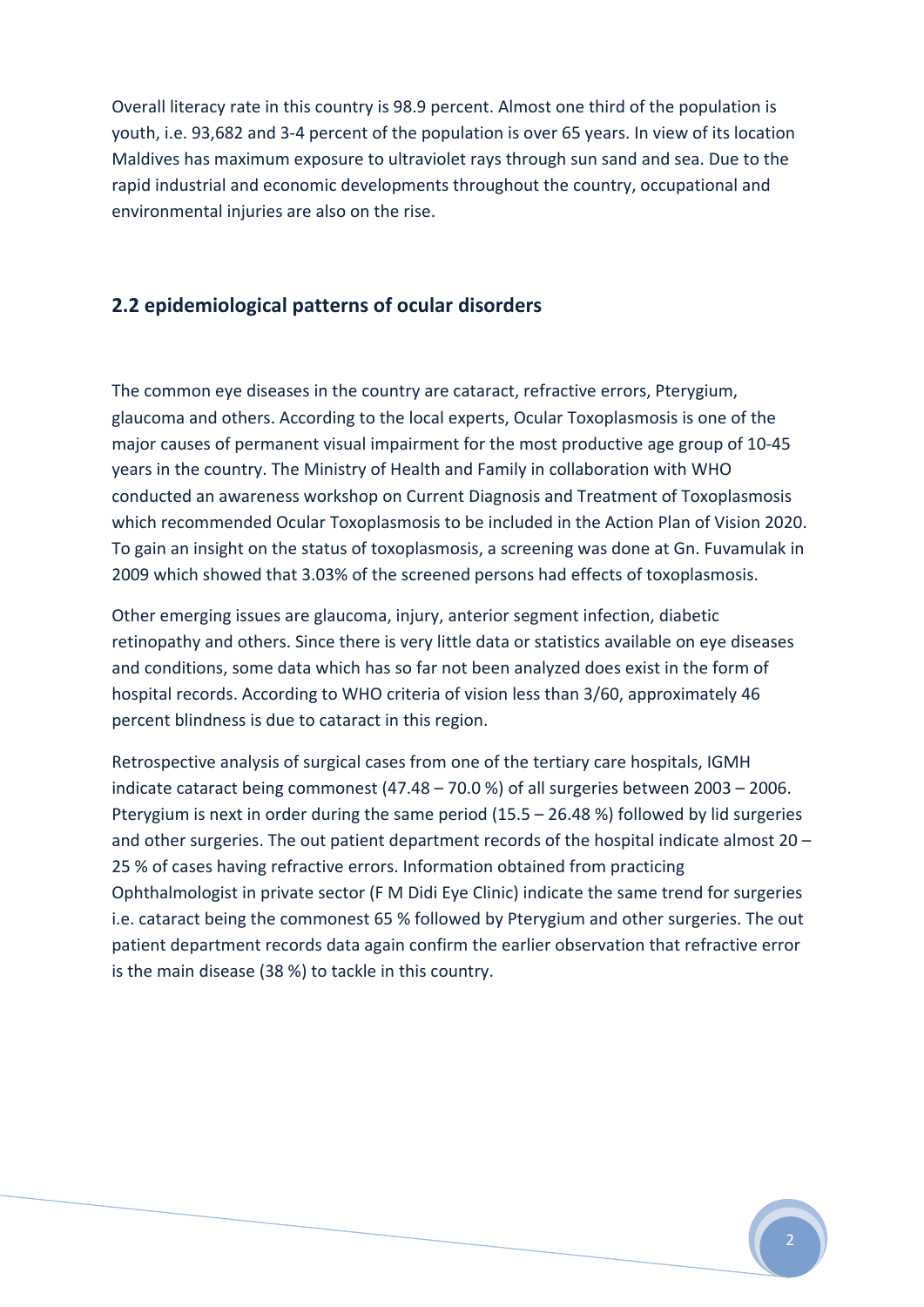# **2. CHALLENGES**

#### **3.1** LACK OF EVIDENCE BASE

There has been no population based survey or cross sectional survey on blindness, disease pattern and management in Maldives. The available data are primarily form retrospective sources and hence are inherently biased.

#### **3.2 LIMITED AVAILABLE INFRASTRUCTURE**

There is limited available infrastructure for eye care in the country. The Department of Ophthalmology of the Indira Gandhi Memorial Hospital is the only quality eye care institution in the country which caters to the eye care of the entire population and hence it is overloaded. More over there is no system or guidelines of proper referral of ophthalmic cases from peripheral health posts, centers and hospitals.

#### **3.3 LIMITED HUMAN RESOURCE**

There is lack of human resources at various level of eye care like primary and middle level and secondary eye care personnel or optometrists. Also there are no doctors with training to indentify eye conditions and manage eye injury. There has been little or no training of primary health care workers in prevention or early identification and management of eye conditions.

#### **3.4 GEOGRAPHICAL SEPERATION**

It is difficult to provide services to all populated islands due to their geographical separation in the ocean. Besides the distance and time, transportation costs add to the general health care cost and are a burden on the population.

#### **3.5 RAIN WATER HARVESTING**

Rain water harvesting is a major method of household collection of water for domestic purposes and chances of water borne infection especially Toxoplasmosis is high in Maldives.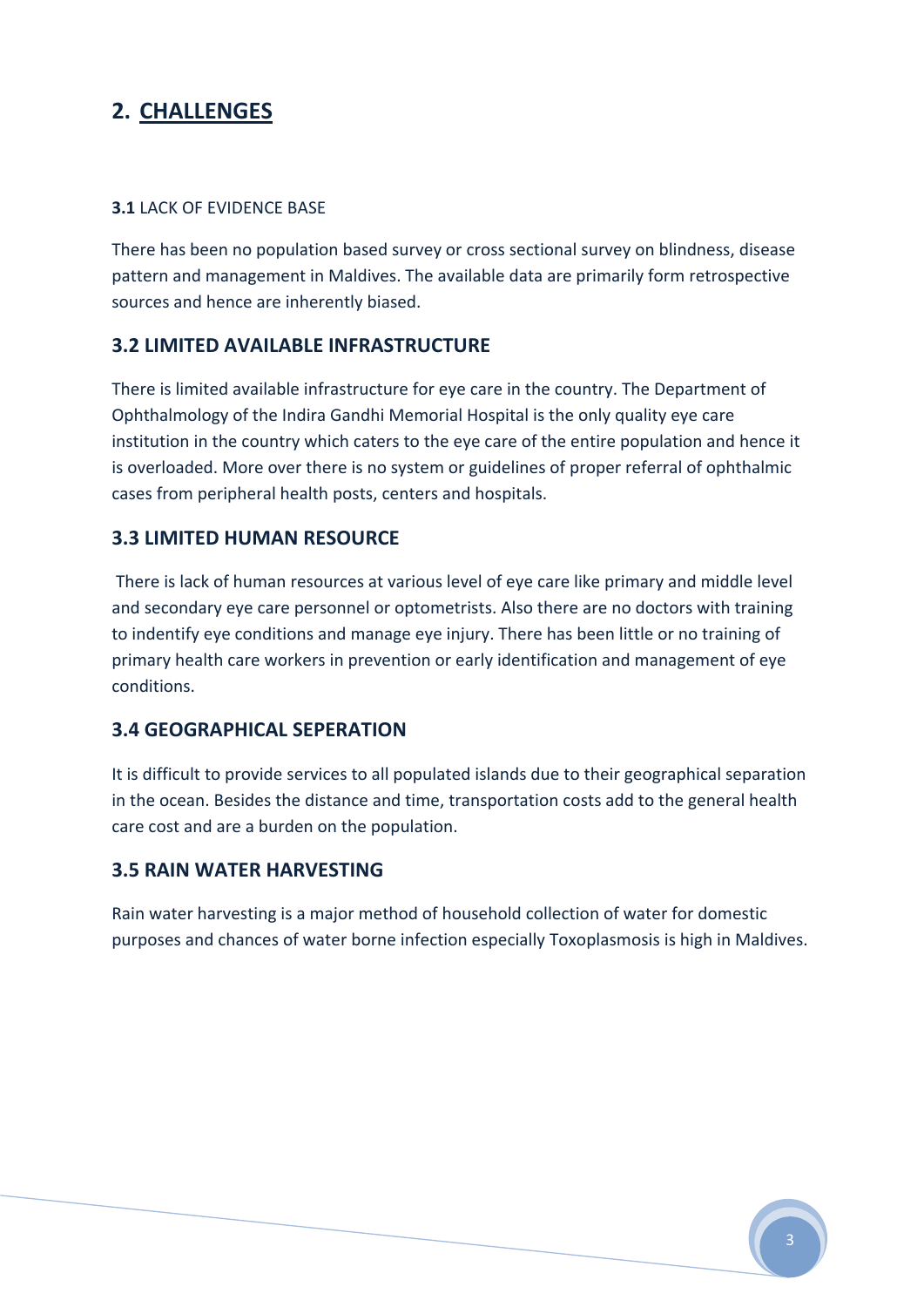# **4. OBJECTIVE**

#### **4.1 Create general awareness about preventive eye health**

**4.2 To provide quality eye care to the affected population**

**4.3 To ensure complete coverage of eye care services to the inaccessible and underserved areas**

**4.4 To develop capacity building for eye care services by providing support for equipment and material and man power training.**

**4.5 Collect data and evidence base**

**4.6 Decreasing blindness from preventable causes by encouraging early detection**.

## **5. PROPOSED EYE CARE INFRASTRUCTURE FOR MALDIVES**

In the proposed structure primarily three tier / level Eye care services is envisaged.

## **5.1 PRIMARY EYE CARE:**

The services in this level will blend with the existing health centers and posts. The personnel available can be trained in recognizing general eye diseases and refractive error and refer them to higher center i.e. secondary centers (atoll hospitals). This requires training of the existing staff of the primary care services.

## **5.2 SECONDARY EYE CARE:**

The secondary eye care services will be located in six regional atoll hospitals. Besides treating common Eye diseases, these centers will also perform cataract surgery and other common surgeries like Pterygium. These six regional hospitals will require the services of six trained ophthalmic personnel who will be able to manage common eye ailments and refer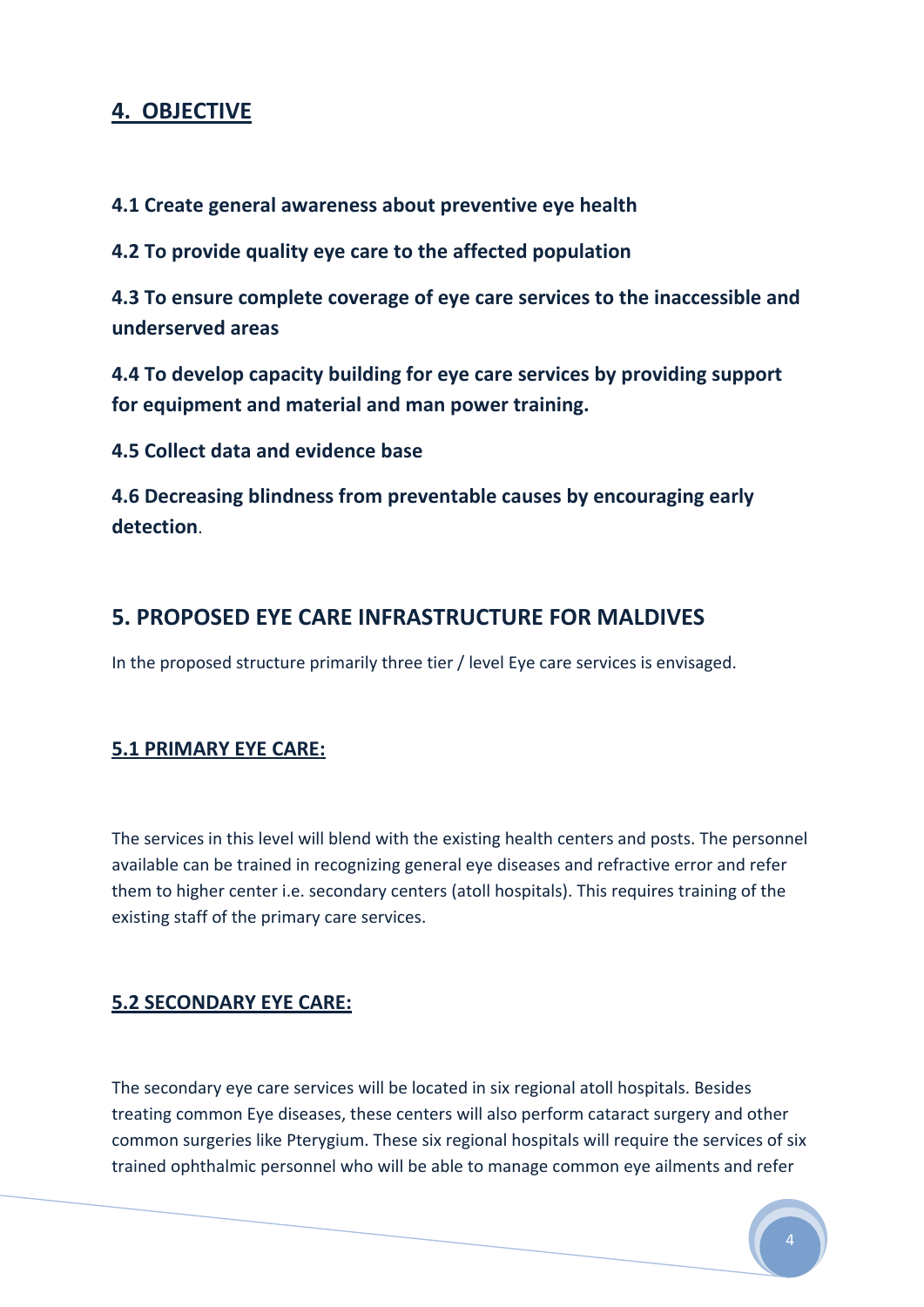cases who require specialized care. They will also conduct school eye health screening and find out optometric refraction errors. Further, services of two Ophthalmologists will be required in at least two upgraded regional atoll hospitals, one in South and the other in North of Maldives region. The eye surgeries at regional atoll hospitals will be performed by the visiting Ophthalmologists from the two upgraded regional atoll hospitals in the South and North and from the tertiary Eye care hospital i.e. IGMH.

#### **5.3 TERTIARY EYE CARE:**

This will be situated in the Department of Ophthalmology, IGMH. This center will provide professional leadership in ophthalmic care for the entire country. It will provide specialty eye care at least in three super specialties of Ophthalmology

- a. Training, updating, refresher course for manpower on regular basis for the personnel at primary and secondary level.
- b. A nodal officer from this department will be in charge of Vision 2020 programme and will assist the Ministry of Health in all matters of blindness and eye care.
- c. The Department of Ophthalmology will also be represented in the prevention efforts of toxoplasmosis.
- d. The center will be involved in conducting research in areas of high priority eg Toxoplasmosis and develop own guide line of clinical case management.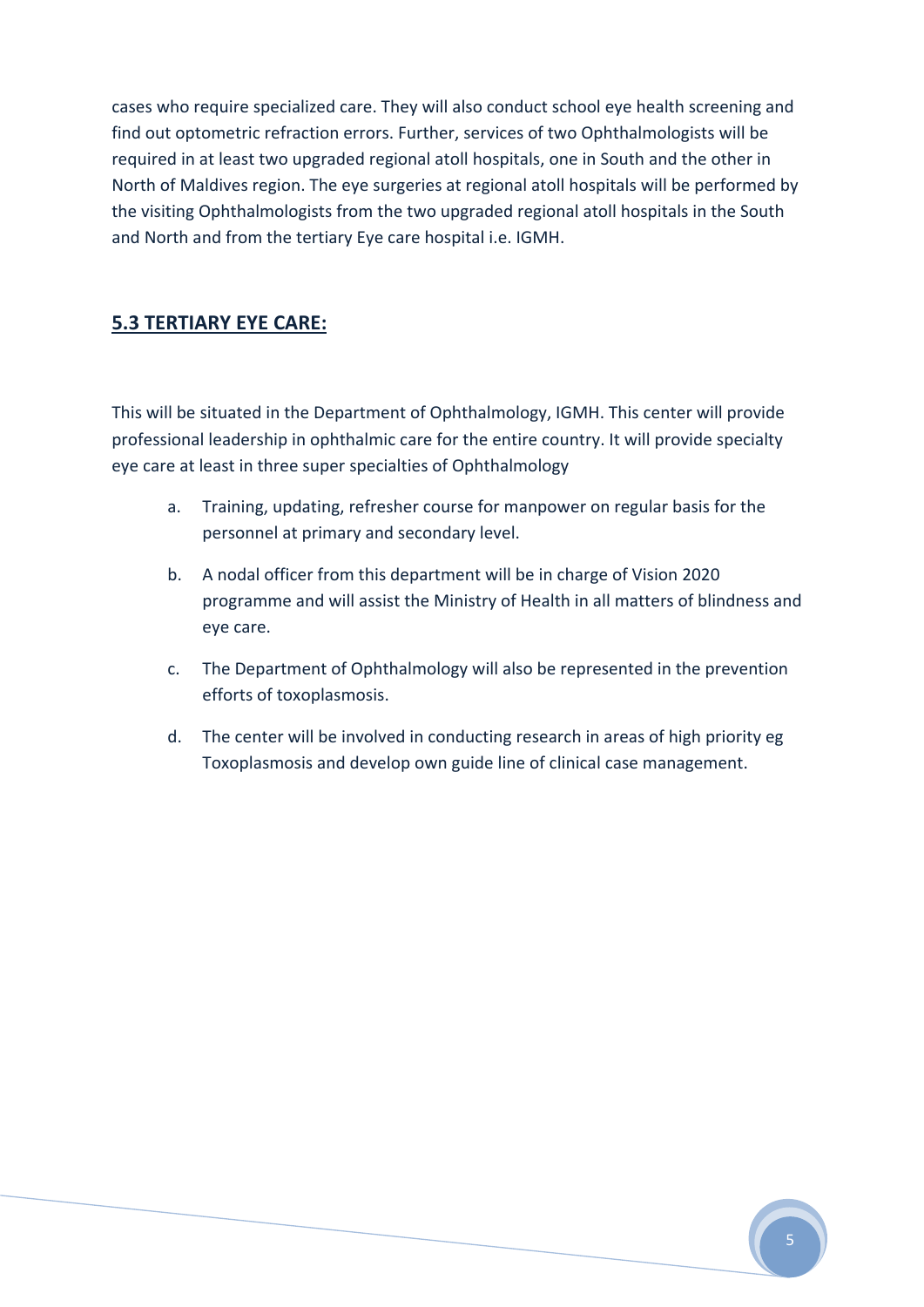## **VISION 2020 ACTION PLAN 2010-2015**

This plan was prepared based on the directions and ideas provided by identified Working Groups during the National Vision2020 workshop, 28<sup>th</sup> September 2009, Stelco Male. The plan looks at key areas for action, barriers to them, broad solutions and specific activities that can be drawn from the solutions. The plan is followed by a monitoring and evaluation framework.

#### **Activity Areas**

- **I.Creating general awareness**
- **II.Identified priority conditions and areas**
- **III.Resources and infrastructure**
- **IV.Quality of eye care services and technology**
- **V. Availability and affordability of eye care services**
- **VI. Data and Evidence base**

| <b>AREA</b>                                                                                                   | <b>Barriers challenges</b>                                                                                                            | <b>Solutions</b>        | <b>Activities</b>                                                                                                                                                                                                                                                                                                                         | <b>Responsibl</b><br>e partners      |
|---------------------------------------------------------------------------------------------------------------|---------------------------------------------------------------------------------------------------------------------------------------|-------------------------|-------------------------------------------------------------------------------------------------------------------------------------------------------------------------------------------------------------------------------------------------------------------------------------------------------------------------------------------|--------------------------------------|
|                                                                                                               | <b>CREATING GENERAL AWARENESS</b>                                                                                                     |                         |                                                                                                                                                                                                                                                                                                                                           |                                      |
| Improve<br>general public<br>awareness of<br>eye diseases<br>and removing<br>misconceptions<br>about disease. | 1. Lack of general public awareness of<br>general eye health.<br>2. Lack of general public awareness of<br>specific eye diseases like | <b>Health Education</b> | 1.1 Media advertisements, leaflets/fliers/talk<br>shows produced/conducted targeting<br>toxoplasmosis, Cataract, Glaucoma, Eye<br>injuries<br>1.2 Two health activities in each school<br>targeting prevention of injuries to the eye <sup>1</sup> and<br>early detection of refraction errors<br>2.1 Targeted education campaign against | <b>CCHDC</b><br>School<br>Health-MoE |

 $1$  Prevention of Viral Conjunctivitis and communicable eye diseases depend on existing school health promotion activities targeting hand hygiene.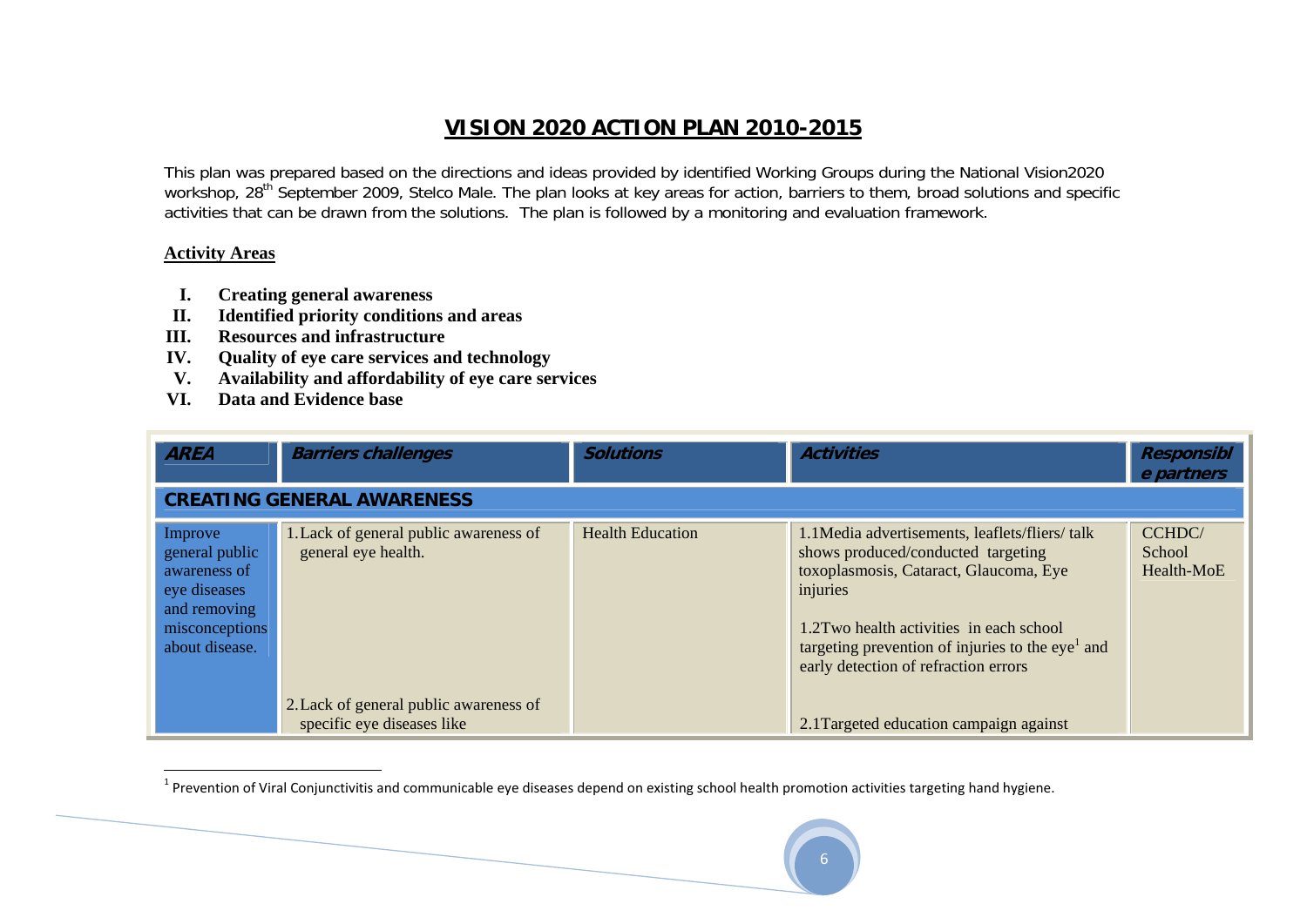|                                              | toxoplasmosis, diabetic retinopathy.<br>3. Lack of awareness and misconceptions<br>about cataract                                                  |                                                                                  | toxoplasmosis prevention x 1 per year (Leaflets,<br>TV/Radio programs)<br>2.2 Workshops for health professionals x 1 per<br>year<br>3.1Preparation of a toolkit<br>3.2Training programmes for teachers for early<br>detection x 1 per year                                                                                                                                                                          |                                     |
|----------------------------------------------|----------------------------------------------------------------------------------------------------------------------------------------------------|----------------------------------------------------------------------------------|---------------------------------------------------------------------------------------------------------------------------------------------------------------------------------------------------------------------------------------------------------------------------------------------------------------------------------------------------------------------------------------------------------------------|-------------------------------------|
| Encourage<br>early detection<br>and referral | 1. Lack of general public awareness of<br>importance of early detection<br>2. Lack of referral and treatment<br>guidelines<br>3. Lack of standards | Health promotion on benefits<br>of early detection of eye<br>diseases/conditions | 1.1Screening programmes organized regularly<br>by public health units targeting at risk<br>population (school children, diabetics, aged,<br>welders)<br>1.2 Advocate regular eye checkups from all<br>public health units (provide tools eg. Snellers<br>charts)<br>2.1 Routine screening of high risk antenatal<br>mothers for toxoplasmosis<br>3.1 Produce guidelines and standards for<br>treatment and referral | CCHDC-<br><b>PHU</b><br>QAID-MoHF   |
|                                              | <b>IDENTIFIED PRIORITY CONDITIONS AND AREAS</b>                                                                                                    |                                                                                  |                                                                                                                                                                                                                                                                                                                                                                                                                     |                                     |
| Reduce<br>blindness due<br>to cataract       | 1. Change in environmental conditions,<br>diet and life style.                                                                                     | Life style changes.<br>Advocate use of UV<br>protective sunglasses               | 1.1 Education to general public on protective<br>measures in association with private<br>optical service providers.                                                                                                                                                                                                                                                                                                 | Private<br>Sector /<br><b>CCHDC</b> |
|                                              | 1. Increase in percentage of old age<br>population                                                                                                 | Better service provision for<br>the aged                                         | 1.1 Effective Control and Management of<br>Chronic Diseases like Hypertension,<br>Diabetes (Covered by National NCD<br>Strategic Plan)                                                                                                                                                                                                                                                                              | QAID/HSC -<br><b>MoHF</b>           |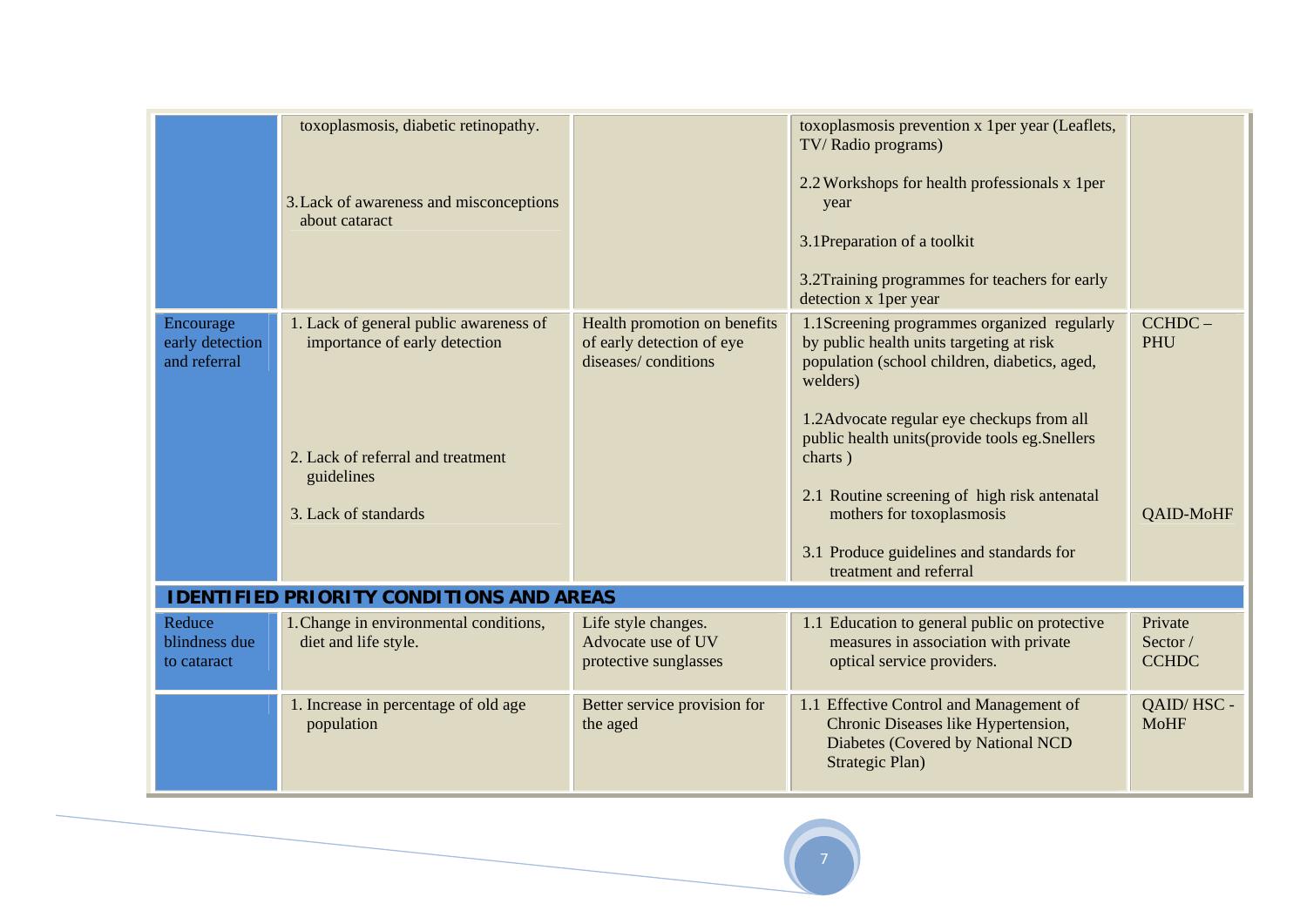| Childhood<br>visual<br>impairment and<br>blindness         | 1. Lack of awareness of parents.                                                                                       | Parents improved awareness<br>of transmitted and inherited<br>conditions              | 1.2 Early Detection of eye conditions in NCDs<br>1.1 Education package for mothers<br>1.2 Annual screening of school children of all<br>ages.                                                                                                                                                                                                                           | CCHDC/<br>School<br>Health -MoE                      |
|------------------------------------------------------------|------------------------------------------------------------------------------------------------------------------------|---------------------------------------------------------------------------------------|-------------------------------------------------------------------------------------------------------------------------------------------------------------------------------------------------------------------------------------------------------------------------------------------------------------------------------------------------------------------------|------------------------------------------------------|
| Eye injuries at<br>work <sup>2</sup> place<br>and industry | 1. Non compliance to safety<br>instructions<br>2. Absence of national industrial safety<br>regulations<br>3. Ignorance | Follow safety instructions<br>Eye safety guidelines<br><b>Orientation for workers</b> | 1.1 Advocacy to employers to provide<br>protective eyewear<br>2.1 Introduce eye safety guideline for industry<br>and workplace settings-<br>2.2 Produce and distribute eye safety<br>guidelines-<br>3.1 Produce an Educational video and<br>materials on eye safety precautions<br>3.2 Advocacy to employers to facilitate<br>education on eye care to their employees- | CCHDC/<br>Construction<br>Industry,<br>Factories etc |
| Toxoplasmosis                                              | 1. Consumption of toxoplasma<br>contaminated water                                                                     | Use of water filters<br>Safe rain water collections                                   | 1.1 Educate on safe rain water collections in<br>target communities<br>1.2 Hold a public awareness campaign to                                                                                                                                                                                                                                                          | CCHDC/<br>Health<br>Directorate                      |

<sup>&</sup>lt;sup>2</sup> Workplace safety in general is covered by Occupational Health Safety program of CCHDC. Enforcement of Occupational Health Safety requires act of parliament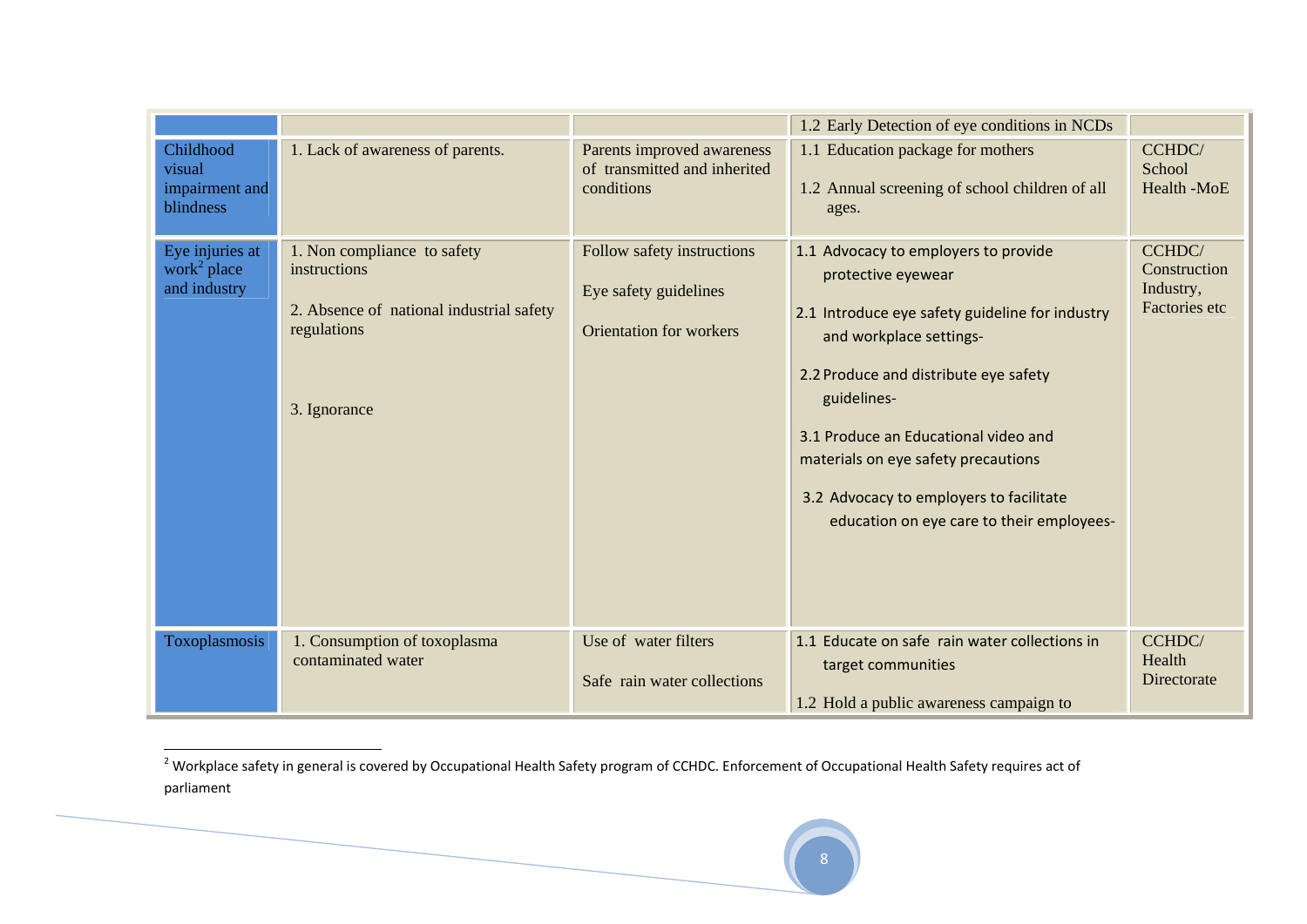|                                                           |                                                                                                               |                                                                                    | encourage use of water filters or other safe<br>sources of water                                                                                                                                 |                                                                                     |
|-----------------------------------------------------------|---------------------------------------------------------------------------------------------------------------|------------------------------------------------------------------------------------|--------------------------------------------------------------------------------------------------------------------------------------------------------------------------------------------------|-------------------------------------------------------------------------------------|
|                                                           | 1. Long and recurrent nature of diseases                                                                      | Review follow up and treat<br>patients<br>Counseling                               | 1.1 Reassurance and counseling.                                                                                                                                                                  | <b>HSC-MoHF</b>                                                                     |
|                                                           | <b>RESOURCES AND INFRASTRUCTURE</b>                                                                           |                                                                                    |                                                                                                                                                                                                  |                                                                                     |
| <b>Mapping</b><br>human<br>resource and<br>infrastructure | 1. Lack of information on available<br>human, infrastructural resources<br>(ophthalmologist, optometrist etc) | Mapping of eye care<br>resources                                                   | 1.1 Mapping of eye care resources conducted                                                                                                                                                      | <b>CCHDC</b>                                                                        |
| Developing<br>Infrastructure<br>and technology            | 1. Lack of funding<br>2. Lack of planning for eye care services<br>at different levels                        | Vision 2020 Action Plan                                                            | 1.1 Advocacy to policy makers<br>1.2 Implement Vision 2020 Action Plan<br>2.1 Make angiography, double frequency<br>YAG laser, Fundus Camera available (at<br>tertiary level of health services) | MoHF / HSC                                                                          |
| Human<br>resource<br>development                          | 1. High cost<br>2. No long term human resources<br>policy/ plan for ophthalmic services                       | <b>Explore funding from</b><br>Government and private and<br>international sources | 1.1 Identify courses, personnel and funding<br>sources                                                                                                                                           | Human<br>Resource<br>Development<br>$-MOHF/$<br>Training<br>Division/<br><b>HSC</b> |
|                                                           | 1. Inadequate ophthalmic curriculum in<br>community health workers training at<br><b>FHS</b>                  | Produce community health<br>workers/nurses curriculum                              | 1.1 Review community health worker/nurses<br>curriculum<br>1.2 Prepare separate training module on eye<br>care.                                                                                  | <b>FHS/VISION</b><br>2020<br>Committee                                              |
|                                                           | <b>QUALITY OF EYE CARE SERVICES AND TECHNOLOGY</b>                                                            |                                                                                    |                                                                                                                                                                                                  |                                                                                     |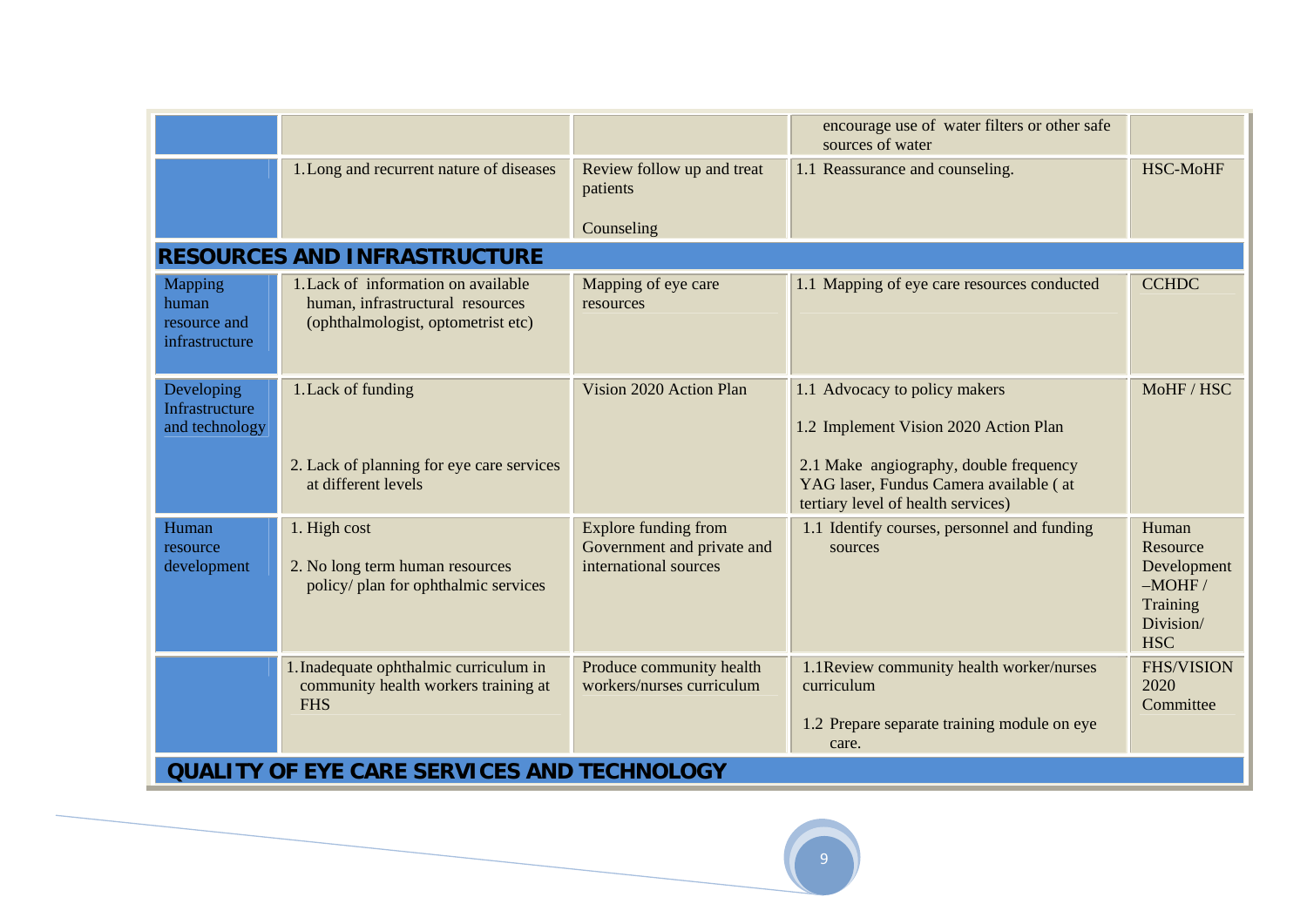|                                         | 1. Lack of ophthalmic equipment at<br>various levels of health care                                                                                                                                  | <b>Explore funding from</b><br>Government and private and<br>international sources                                                                                                                                                                       | 1.1 Provide all eye units with adequate<br>ophthalmic equipment<br>1.2 Conduct situational analysis on availability<br>and functional status of ophthalmic<br>equipment at Atolls Hospitals and tertiary<br>eye centre's<br>1.3 Develop lists of minimum requirements of<br>ophthalmic equipment at various eye units                                | HSC/<br>QAID                                                          |
|-----------------------------------------|------------------------------------------------------------------------------------------------------------------------------------------------------------------------------------------------------|----------------------------------------------------------------------------------------------------------------------------------------------------------------------------------------------------------------------------------------------------------|------------------------------------------------------------------------------------------------------------------------------------------------------------------------------------------------------------------------------------------------------------------------------------------------------------------------------------------------------|-----------------------------------------------------------------------|
| Improvement<br>in Eye care<br>standards | 1. Lack of Human resources equipment<br>and infrastructure<br>2. As there is no Health Act, no action<br>can be taken against parents refusing<br>preventive measures like Vitamin A<br>and vaccines | Ensure penalties for non-<br>compliance with prevention<br>measures e.g. mandatory<br>vaccination and Vitamin A<br>with in future Health Act                                                                                                             | 1.1 Ensuring that preventive programmes are<br>carried out, like administration of Vitamin<br>$\mathsf{A}$<br>2.1 Develop guidelines to improve eye care at<br>primary level<br>2.2 Availability and accessibility of easy<br>medical consultation and drugs<br>2.3 Guidelines for the treatment of the<br>different stages of diabetic retinopathy. | <b>CCHDC-</b><br>Population<br>Health<br>MoHF/<br><b>MFDA</b><br>QAID |
|                                         | Availability and affordability of eye care services                                                                                                                                                  |                                                                                                                                                                                                                                                          |                                                                                                                                                                                                                                                                                                                                                      |                                                                       |
|                                         | 1. Increase in reliance on alternative<br>medicine.<br>2. High cost of spectacle frames and<br>lenses                                                                                                | Availability and accessibility<br>of easy medical consultation<br>and eye care devices.<br>Better coverage of eye care<br>services under health<br>insurance schemes<br>Develop appropriate and<br>acceptable mechanisms for<br>cost sharing of eye care | 1.1 Include eye health as part of primary care<br>package.<br>2.1 Adopt regulatory and policy measures (e.g.<br>insurance schemes) affecting affordability<br>of spectacles, lenses etc with in public<br>and private sector                                                                                                                         | OAID/<br><b>CCHDC</b><br><b>NSPA</b>                                  |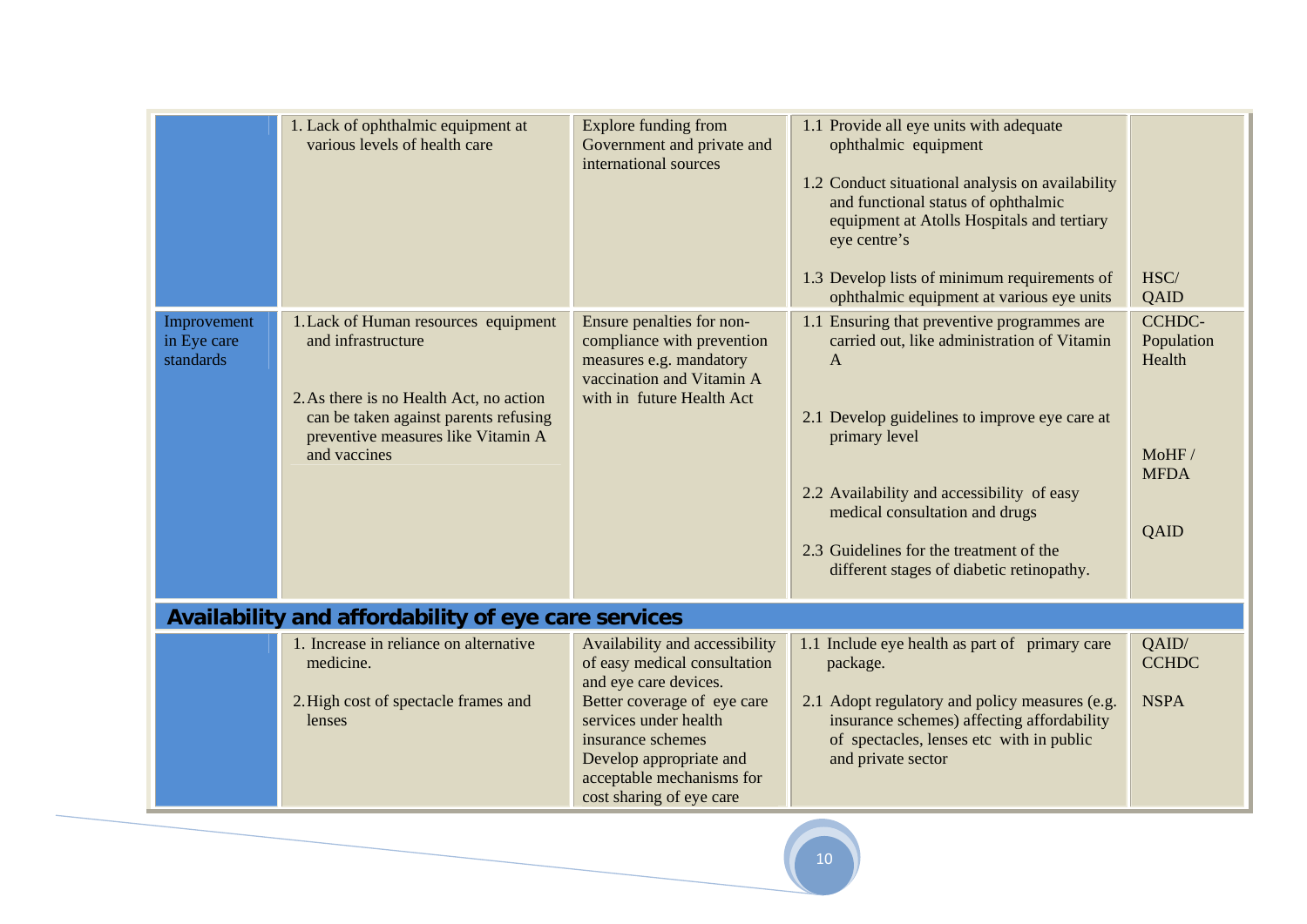|               |                                                                                 | services                                       |                                                                                                                                                                                   |                                             |
|---------------|---------------------------------------------------------------------------------|------------------------------------------------|-----------------------------------------------------------------------------------------------------------------------------------------------------------------------------------|---------------------------------------------|
|               | 1. Lack of adequate health insurance                                            | Improve coverage of social<br>health insurance | 1.1 Advocate government to facilitate<br>improved number of people covered under<br>insurance                                                                                     | <b>NSPA</b>                                 |
|               | 1. Key ophthalmic services available<br>only at central level                   | Services available at several<br>institutions  | 1.1Development of referral protocols                                                                                                                                              | QAID                                        |
|               | 1. Lack of affordable transport limiting<br>access to higher referral services  | Hold targeted and scheduled<br>Eye Camps.      | 1.1 Hold targeted scheduled eye camps.                                                                                                                                            | Health<br>Directorate/H<br><b>SC</b>        |
|               | 1. Non-availability of low vision aids<br>(LVA)                                 | Availability of low vision<br>aids (LVA)       | 1.1 Improve access to low vision Aids with in<br>government and private sectors<br>2.1 Network with international NGOS and<br>organizations to make low vision aids<br>accessible | <b>MoHF</b><br><b>HSC/Private</b><br>Sector |
| Mitigation    | 1. Lack of awareness<br>2. Unavailability of Rehabilitation<br><b>Resources</b> | Involvement of NGOs,<br>Community involvement. | 1.1 Involvement of Patient/support group<br>1.2 Advocacy for policy makers<br>2.1 Welfare assistance & rehabilitation<br>2.2 Counseling for people with serious eye<br>conditions | NGOs/<br><b>NSPA</b>                        |
|               | <b>DATA AND EVIDENCE BASE</b>                                                   |                                                |                                                                                                                                                                                   |                                             |
| National data | 1. Insufficient population based data                                           | Establish a National register                  | 1.1 Create a reporting and disease surveillance<br>mechanism                                                                                                                      | CCHDC/<br><b>DSD</b>                        |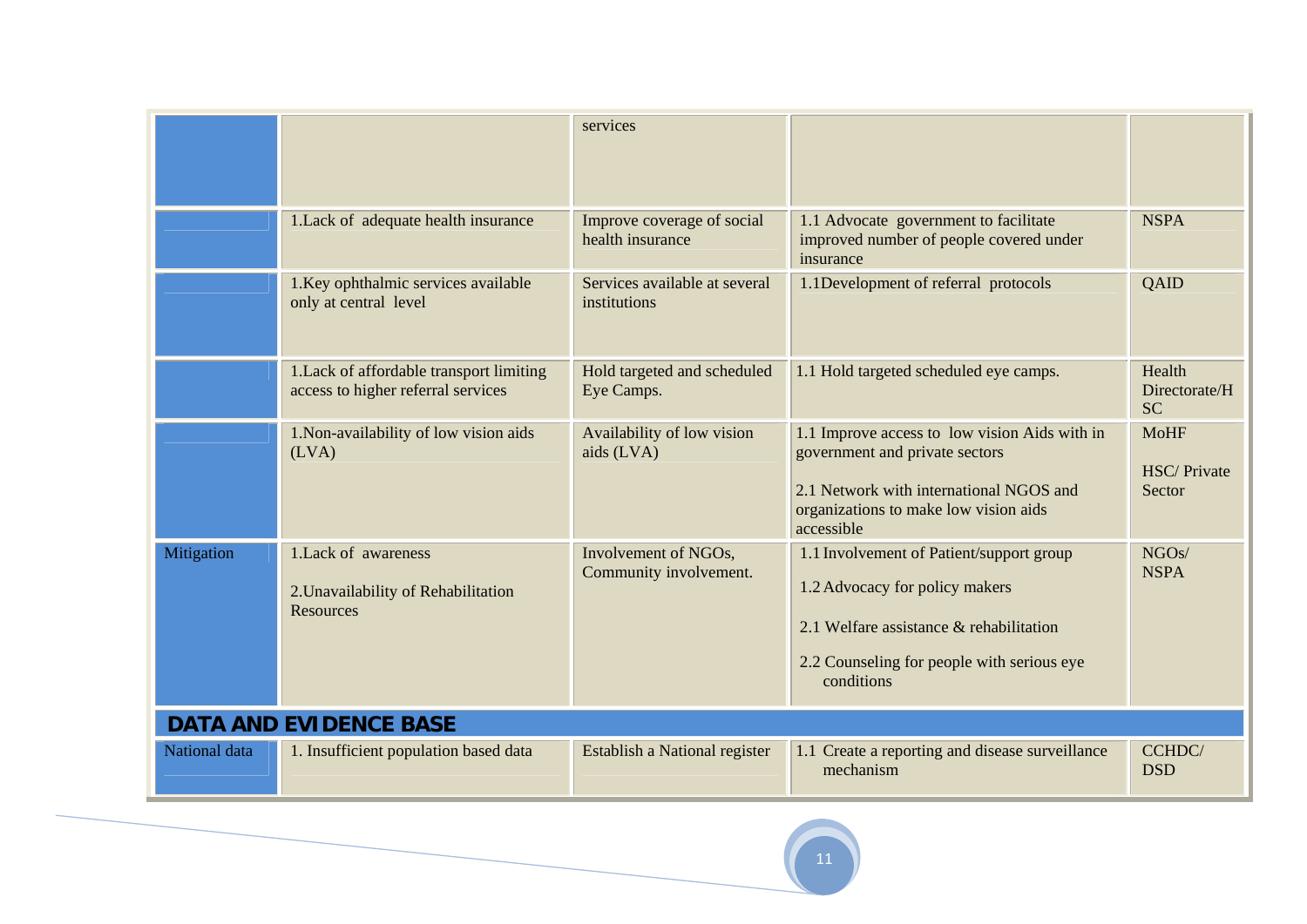|                               | 2. No register for legally blind people                                                                                                 |                                                                 | 1.2 Allocate information focal points at central<br>and atoll(regional) levels<br>2.1 Establish a National register and database of<br>eye conditions<br>2.2 Allocate human technical resources and<br>support to initiate and maintain a national<br>database   |                            |
|-------------------------------|-----------------------------------------------------------------------------------------------------------------------------------------|-----------------------------------------------------------------|------------------------------------------------------------------------------------------------------------------------------------------------------------------------------------------------------------------------------------------------------------------|----------------------------|
| Studies and<br><b>Surveys</b> | 1. Surveys limited by high cost<br>2. Lack of Technical capacity to<br>conduct surveys                                                  | Explore funding from<br>Government and<br>international sources | 1.1 Explore funding from Government and<br>international sources<br>2.1 Training of people to lead and conduct eye<br>related surveys                                                                                                                            | <b>CCHDC</b><br><b>DSD</b> |
|                               | 1. Lack of information on survey s to<br>be prioritized e.g. studying routes of<br>transmission of T. gondi in the<br>Maldives context. | Research and survey<br>priorities identified                    | 1.1 Conduct two surveys to quantify burden of<br><i>T. gondi</i> in Maldives<br>1.2 Conduct two qualitative studies in two<br>priority areas related to eye health<br>1.3 Conduct a burden study of disability due to<br>eye morbidities and premature blindness | <b>CCHDC</b><br><b>DSD</b> |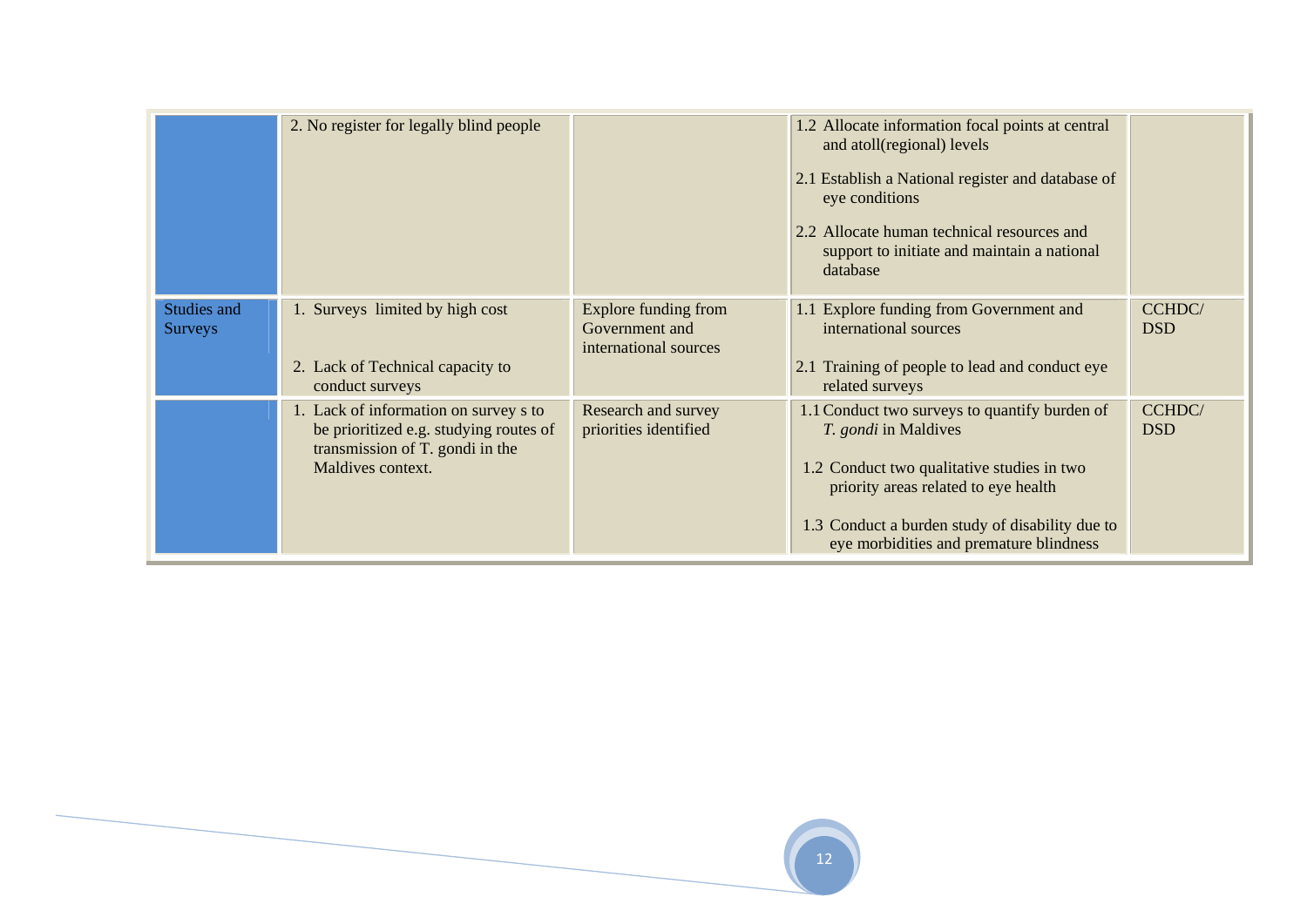|                                                                                                                  | MONITORING AND EVALUATION FRAME!                                                                                                    |                                                                                |                                                                                                      |
|------------------------------------------------------------------------------------------------------------------|-------------------------------------------------------------------------------------------------------------------------------------|--------------------------------------------------------------------------------|------------------------------------------------------------------------------------------------------|
| <b>NARRATIVE SUMMARY</b>                                                                                         | <b>OBJECTIVELY VERIFIABLE</b><br><b>INDICATORS</b>                                                                                  | <b>MEANS OF</b><br><b>VERIFICATION</b>                                         | <b>IMPORTANT</b><br><b>ASSUMPTIONS</b>                                                               |
| <b>GOAL</b><br>Reduction of avoidable<br>blindness in Maldives                                                   | 1. Cataract blindness reduced from<br>estimated 380* cases in 2007 to less<br>than $200$ cases in $2015$                            | 1.1 Health facility data                                                       | 1.1 Economic burden of needless<br>blindness reduced                                                 |
|                                                                                                                  | 2. Blindness and low vision due to<br>refractive errors reduced from an<br>estimated $2999*$ cases in 2007 to 2000<br>cases in 2015 | 2.1 Data gathered by health<br>facilities and Ministry of Health<br>and Family | 2.1 Increased opportunities for<br>personal development and<br>employment of visually<br>handicapped |
|                                                                                                                  | 3. Reduction in number of cases of<br>toxoplasmosis reported by 25%.                                                                | 3.1 Fuvamulak Hospital<br>Laboratory data                                      |                                                                                                      |
| <b>PURPOSE</b><br>Sustainable system of client<br>centered and quality oriented<br>eye care services established | More efficient utilization of available eye<br>care services in government and<br>private sector                                    | 1.1 Government policy<br>documents, private sector<br>collaboration.           | 1.1 Enhanced utilization of<br>available eye care services                                           |
|                                                                                                                  | Availability and accessibility of high<br>quality cataract surgical services<br>increased                                           | 2.1 health facility reports<br>government policy<br>documents                  | 2.1 Increase in quality and number<br>of cataract operations                                         |
|                                                                                                                  | Affordability of spectacles, lens increased<br>and more children with refractive<br>errors provided with spectacles                 | 3.1 data from optical outlets cost<br>of fitting spectacles.                   | 3.1 Reduction in blindness due to<br>refractive errors                                               |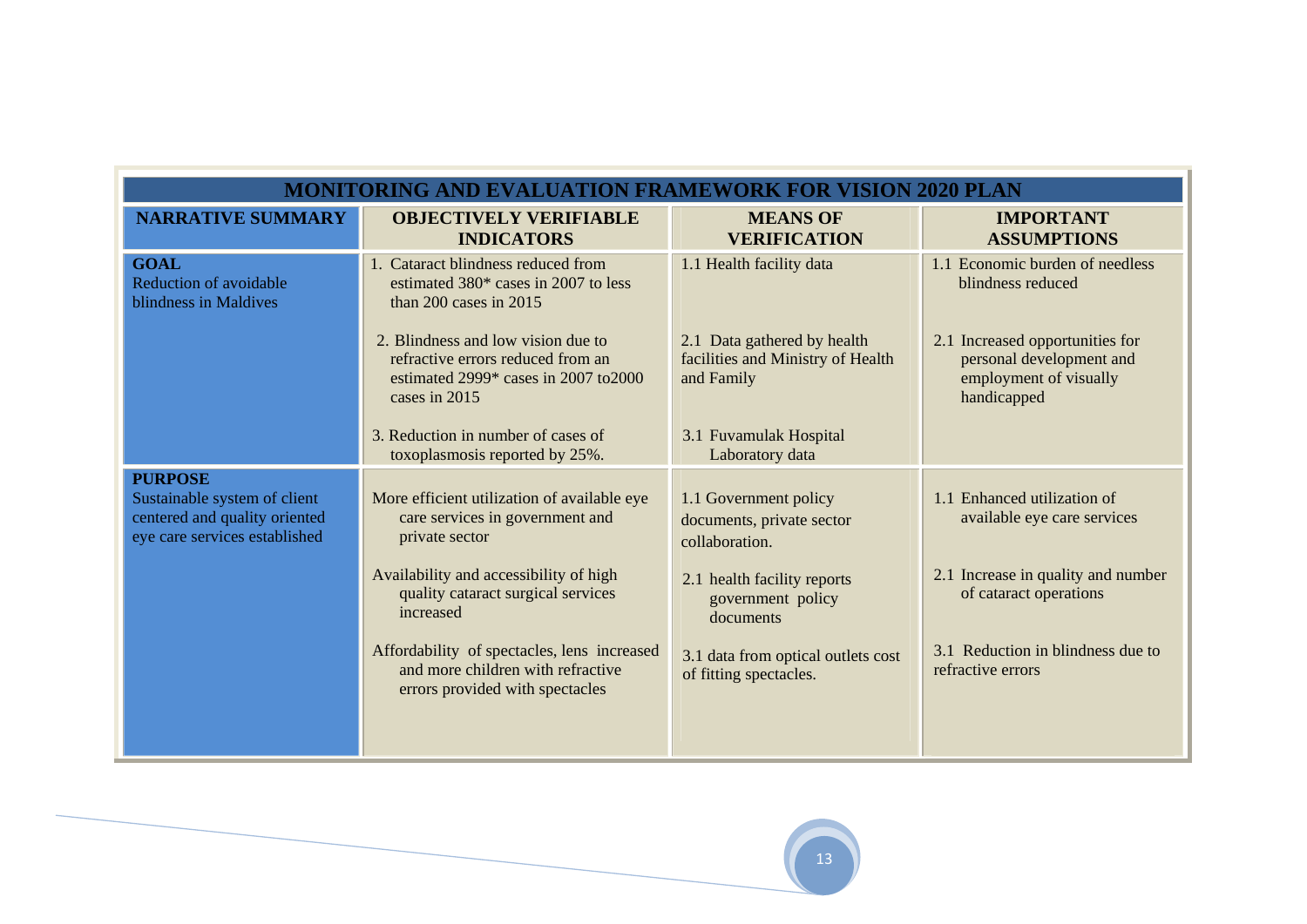| <b>OUTPUTS</b><br><b>National VISION 2020</b><br>Committee established to<br>coordinate blindness control<br>activities in the country | 1. National VISION 2020 Committee<br>formed and Terms of Reference<br>approved<br>2. Meetings held at least once every two<br>months | 1.1 Terms of Reference, Minutes,<br>recommendations | 1.1 Prevention of blindness is<br>considered to be a public health<br>priority in Maldives<br>1.2 Greater coordination of national<br>activities targeting prevention<br>of blindness. |
|----------------------------------------------------------------------------------------------------------------------------------------|--------------------------------------------------------------------------------------------------------------------------------------|-----------------------------------------------------|----------------------------------------------------------------------------------------------------------------------------------------------------------------------------------------|
| Atoll (regional) level<br>coordination and public-<br>private partnership in<br>blindness control activities<br>strengthened           | 1. Atoll VISION 2020 Focal points<br>identified                                                                                      | 1.1 Register in NCD<br>Division/CCHDC               | 1.1 Optimal utilization of available<br>resources through coordination<br>and collaboration between<br>various service providers in<br>atolls                                          |
|                                                                                                                                        | Blindness control activities in atolls<br>2.<br>allocated to available service<br>providers by 31.12.2010                            | 2.1NCD Division/CCHDC                               | 1.3 Target allocation to atolls will<br>increase output                                                                                                                                |
|                                                                                                                                        | 3. Sub-contracting of selected<br>prevention of blindness activities by<br>Government to NGO's                                       | 3.1 Agreements and Technical<br>Reports             | 3.1 Support NGO's to continue and<br>expand their services                                                                                                                             |
| Medical Officers and CHO at<br>Atolls Hospitals trained in<br>eye care                                                                 | 1. Community Ophthalmology modules<br>developed and included in basic<br>training of community health workers<br>and nurses          | 1.1 Training Curricular                             | 1.1 Increased efficiency of eye<br>surgeons through trained support<br>staff                                                                                                           |
|                                                                                                                                        | Training programme (1-2 weeks) and<br>2.<br>materials developed for medical<br>officers                                              | 2.1 Training curricula                              |                                                                                                                                                                                        |